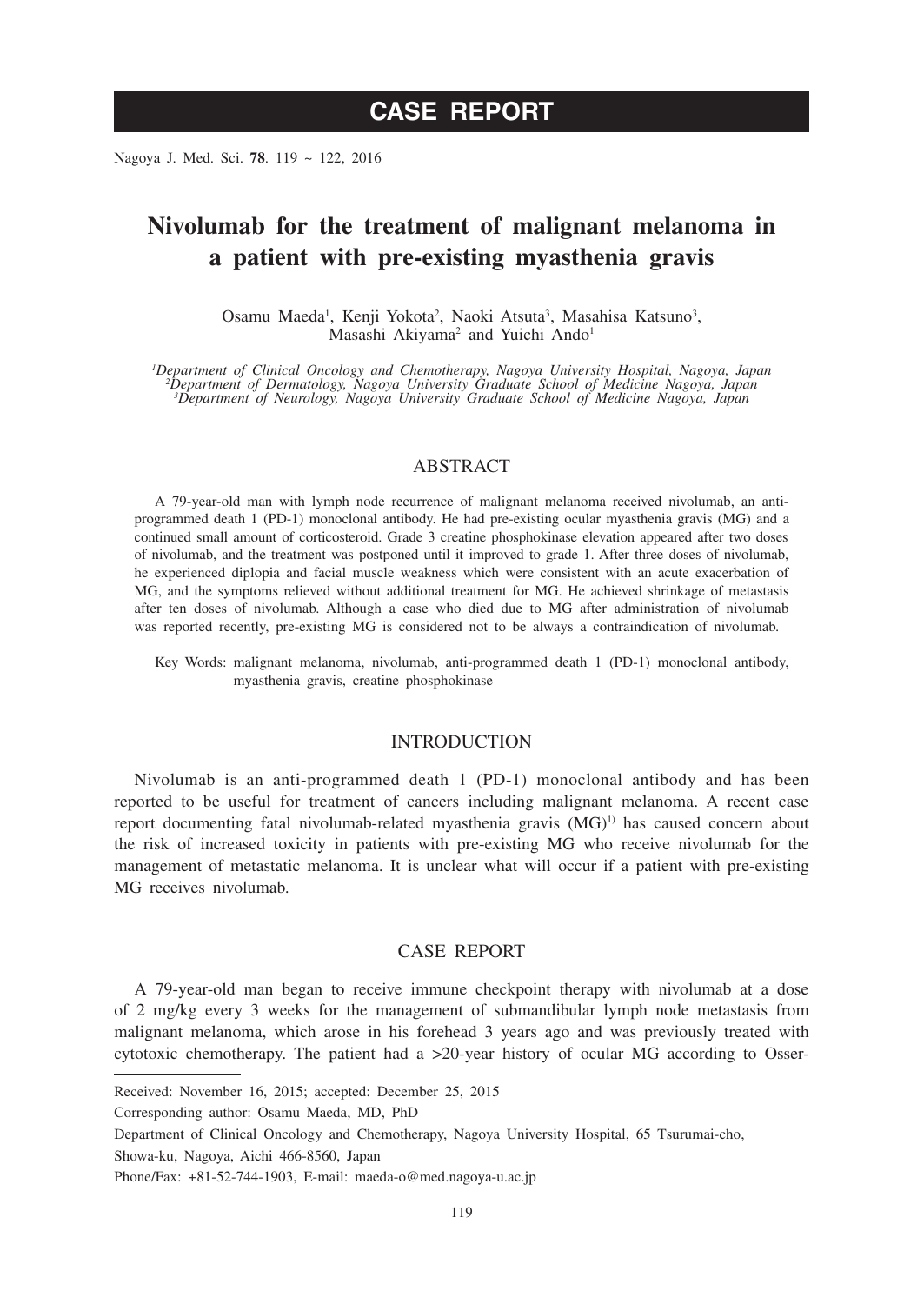

**Fig. 1** Clinical course

man's classification. Durable remission was maintained by treatment with oral corticosteroids (3) mg every other day). A routine serum chemical test on day 43, after the patient had received 2 doses of nivolumab, revealed a grade 3 elevation of the creatine phosphokinase (CPK) level to 1,627 IU/L (institutional normal range, 62 to 287 IU/L) (Fig. 1). The patient did not experience muscle pain, muscle weakness, or any other symptoms. The results of thyroid function tests were normal. The CPK level decreased to 469 IU/L on day 100 and was at worst grade 1 subsequently. However, after the third dose of nivolumab, the patient had diplopia, facial muscle weakness, and difficulty in drinking water on day 106. These signs and symptoms were consistent with an acute exacerbation of MG. Positive results of an acetylcholine receptor antibody test (20.0 nmol/L, normal range,  $\leq 0.2$  nmol/L) supported the diagnosis. The symptoms resolved rapidly without "rescue" therapy with pyridostigmine or increased doses of corticosteroids. Apparent shrinkage of the metastatic lymph nodes was observed on computed tomographic imaging after the patient had received 10 doses of nivolumab (Fig. 2).

#### DISCUSSION

Anti-PD-1 antibodies enhance immune response to tumor cells and to normal host tissues as well, and cause adverse effects related to the autoimmune diseases.<sup>2)</sup> Other immune checkpoint inhibitors, anti-programmed death-ligand 1 (PD-L1) antibodies and anti-cytotoxic T-lymphocyteassociated protein 4 (CTLA4) antibodies, also have been reported to cause immune-related diseases, such as myositis and myasthenia gravis. $3-5$ )

The present case with pre-existing MG showed CPK elevation, and symptoms suggesting deterioration of MG such as diplopia and facial muscle weakness after nivolumab administration. After suspending nivolumab, CPK decreased and symptoms improved, and nivolumab was able to be administered safely. Since CPK elevation is not usually observed in MG patients, we could not exclude the possibility the symptoms were caused by myositis but not by MG. Although it is not easy to distinguish symptoms of MG from those of myositis, the difference in the time of onset of CPK elevation and that of symptom exacerbation tends to indicate that the symptoms derived from MG rather than myositis.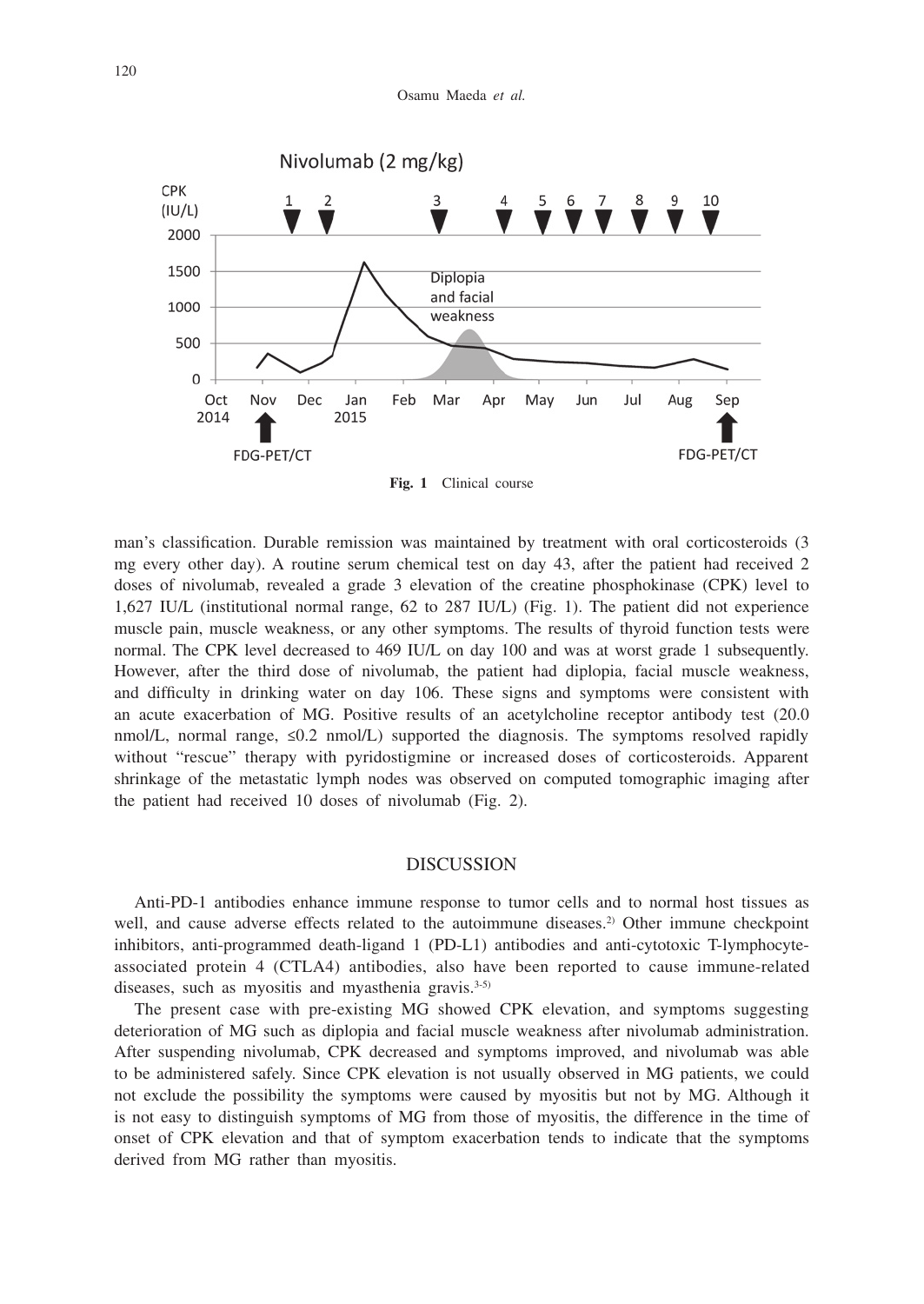

**Fig. 2** FDG-PET/CT before and after administration of nivolumab Uptake of lymph node metastases decreased after ten doses of nivolumab. A and C: before treatment. B and D: after treatment. A and B: head. C and D: neck.

In a case previously reported<sup>1)</sup>, an acetylcholine receptor antibody test was low-titer positive (2.9 nmol/L) before the onset of MG induced by nivolumab. As for the present case, the antibody was 15.2 nmol/L one year and seven months prior to the beginning of nivolumab treatment, and it increased to 20 nmol/L when MG was exacerbated. The antibody titer is considered to be useful to predict the onset of MG and to observe MG symptoms.

There are no clear criteria to decide whether nivolumab is allowed to be restarted after discontinuation of the administration due to adverse events such as CPK elevation or MG exacerbation. We consider that the restart with careful observation might be allowed when the adverse events improved to mild symptoms, for instance, NCI-CTCAE Grade 1.

Despite the transient exacerbation of MG-associated symptoms, this patient-tolerated nivolumab therapy went well and provided substantial benefit, suggesting that the drug is not necessarily contraindicated in patients with preexisting MG. Nivolumab-related MG might have a distinct etiological background from that of primary MG.

## CONFLICTS OF INTEREST

Yuichi Ando received honoraria from Ono Pharmaceutical Co., Ltd., and has held a consultant/ advisory role with Ono Pharmaceutical Co., Ltd..

#### REFERENCES

1) Shirai T, Sano T, Kamijo F, Saito N, Miyake T, Kodaira M, Katoh N, Nishie K, Okuyama R, Uhara H. Acetylcholine receptor binding antibody-associated myasthenia gravis and rhabdomyolysis induced by